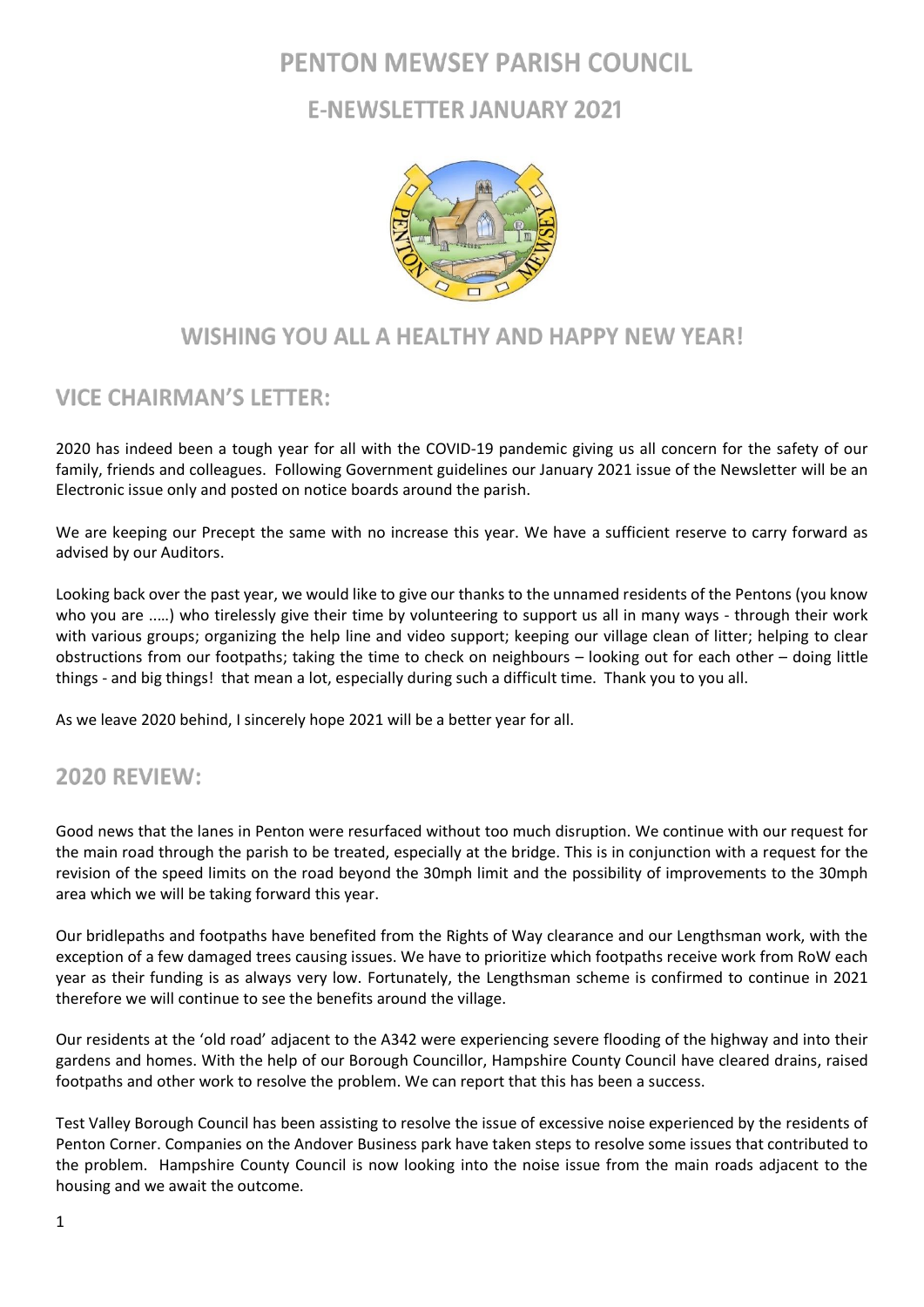## **BUSINESS AS 'NORMAL'?**

Whilst we cannot meet as a team under the current Government guidelines, we do meet by video and converse weekly, sometimes daily! – about items, issues and of course review planning applications as well as other subjects that arise. So please do email the Clerk should you need to, or wish to report any item. Your comments are important and valued.

The Minutes from our meetings are open to the public on the Council website, please do take time to have a look. All our financial information and the results of the 2020 Audit are also published. The link web page link is: <http://www.pentonmewsey.org.uk/>

#### **NEWCOMERS:**

2020 has been quite a busy year for house buying/people moving and The Pentons is no exception. In conjunction with Penton Recreation Centre, we like to welcome all new residents with our parish WELCOME PACK that provides useful information and details for newcomers. Hopefully if you have just moved in you have been provided with a pack, but if not then please do let us know. Don't forget to inform us of anyone moving out so that we can ensure they are welcomed.

### **SOLAR FARM - LATEST UPDATE:**

The Parish Council continues correspondence with Alternative Intelligence, the planning agent for the project. Further information will be passed onto residents when updates are provided. It is expected that work will start on the build during late spring, however this is as yet confirmed.

We encourage you to keep abreast of the proposal conditions which can be viewed on using the reference no of 19/03043/FULLN:

https://view-applications.testvalley.gov.uk/online-applications/search.do?action=simple&searchType=Application

#### **DEFIBRILLATOR CABINETS:**

Thanks to grants received from both our County Councillors we were able to purchase 3 new updated and improved cabinets for our defibrillators, 2 of which had problems with failure of the heating elements. Your defibrillators are checked on a frequent regular basis and all equipment updated and tested to ensure they are working at all times. As a reminder, they are situated:

At the village hall – outside on the right-hand side wall

At Penton Corner – on the wall outside the first house along the 'old road'

Bluebell Farm – on the wall at the entrance to the farm.

Anyone needing assistance in an emergency should dial 999 and instructions will be given to access the defibrillator via a code. The use of the unit itself is simple and instructions will be given over the phone.

#### **GRANTS:**

We always make use of grants where ever possible, they are available for selected purposes. We do have a sum being held by TVBC for recreational use which is currently being discussed in reference to the repair and renovation of the fence at the recreation ground.

### DOGS: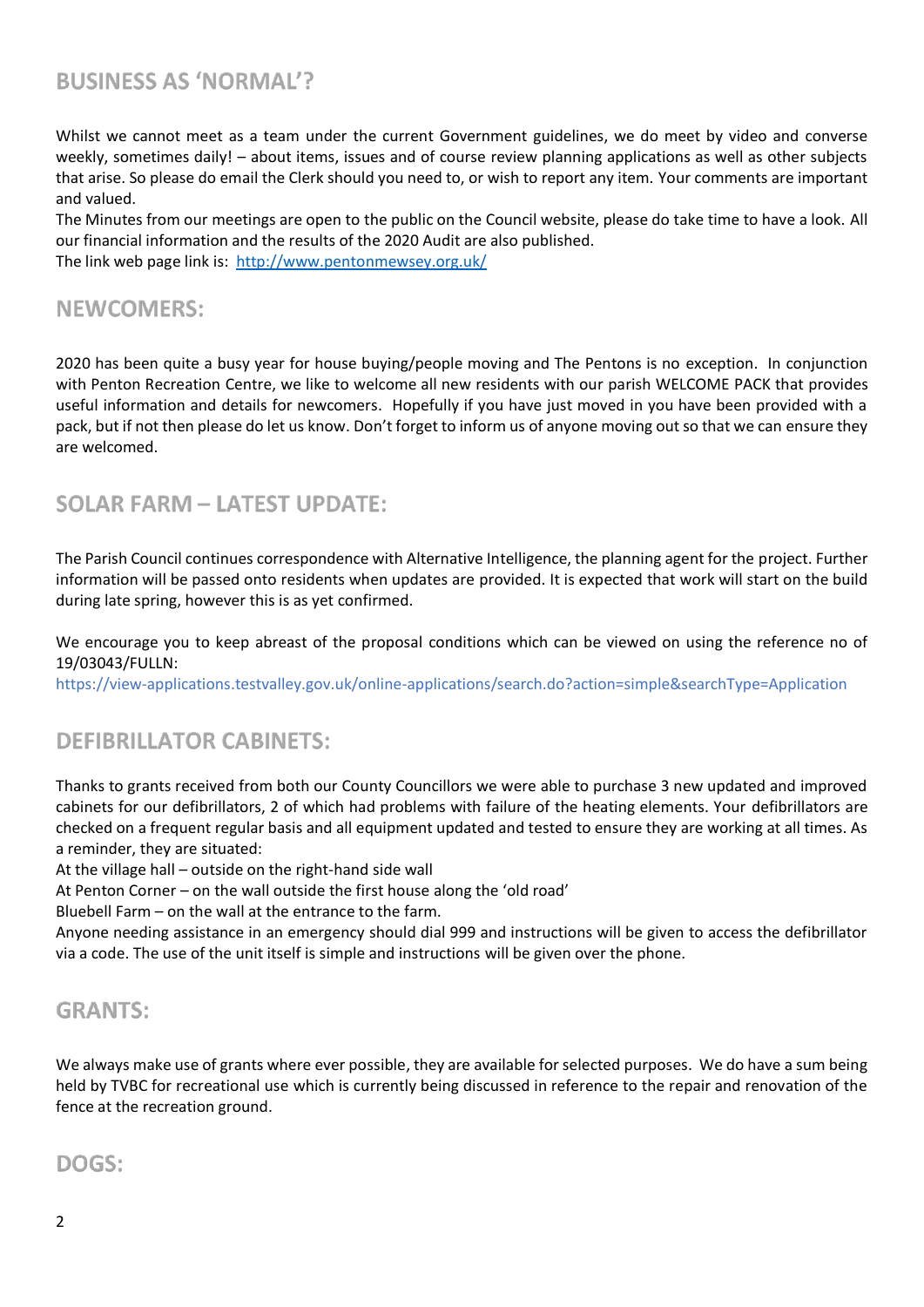A warning has been issued via the NHW to be aware of dog snatchers that may take advantage in our area. Please keep on guard regarding this as it is known that unfortunately some instances have been recorded at Parishes not far from here. Whilst on the subject, please help keep our footpaths open and clear by not allowing dogs to foul the pathways and do take any dog bags home – we have constant reports of them being left behind!

## **NEWS FROM THE PRC:**



The Pentons tried out a new recreational event with the Penton Christmas Festival. To kick off the ten days leading up to Christmas we enjoyed a distanced lightingup of the Christmas trees in Harroway and on the main recreation ground. Everyone was encouraged to decorate their front gardens and homes for the benefit of people taking their lockdown exercise walks. We saw some pretty festively-decorated ponies and held the Christmas Competition for cakes, cards, mangers, snowmen, wreaths, and the best lit front garden/house. You can watch the final at [youtu.be/jGg1uw5GnYo](https://www.youtube.com/watch?v=jGg1uw5GnYo&feature=youtu.be)

The Church online services of Christingle, Carol Service and Crib Service were featured, and the latter, aimed at a younger audience, notably involved a specially-written play from Alex Randle-Bissell performed by the Penton Players. You should find this on the Pastrow Benefice website.

At the conclusion Alex ran a lovely Carol Service on Christmas morning with everyone carefully distanced across the recreation ground, around the 18-foot Christmas tree kindly donated by Jeremy Dunning.

Thanks to PMPC for funding the Festival, to the PRC team for all their hard work and to you all for taking part. Keep sending in ideas (01264 513 313) for community recreational activities you would enjoy which can be delivered within lockdown restrictions.



*Edith riding Shady*



We have been able to keep the children's playground open most of the year for people following the guidelines which are posted there, though the new outside hand basin will now be turned off until the danger of frost is passed.

Hall hirings by our regular users (table tennis, Pilates, Yoga, puppy training, art, Sugarcraft) continued well (with appropriate safeguards) until the November lockdown, and PRC plan to reopen for these activities as soon as restrictions are lifted. It is still not safe to accept private parties or allow food & drink preparation in the Hall.

The Penton Helpline 01264 513 080 has operated continuously since March – many thanks to the 50+ village volunteers who staff the line and collect shopping and prescriptions for Penton residents who are unable to get out. We are fortunate to have such a great village community, looking out for each other.

On the subject of looking out, please keep an eye on the cricket pavilion area which has been abused by youths visiting from Andover over the years and recently escalated with doors being kicked in. It now has security lights and cameras installed. If you notice suspicious activity, especially at dusk/night, phone 101 and report it to the police who are aware of the situation. Then inform the PRC on 01264 513 313 or email [penton.hall.bookings@gmail.com.](mailto:penton.hall.bookings@gmail.com)